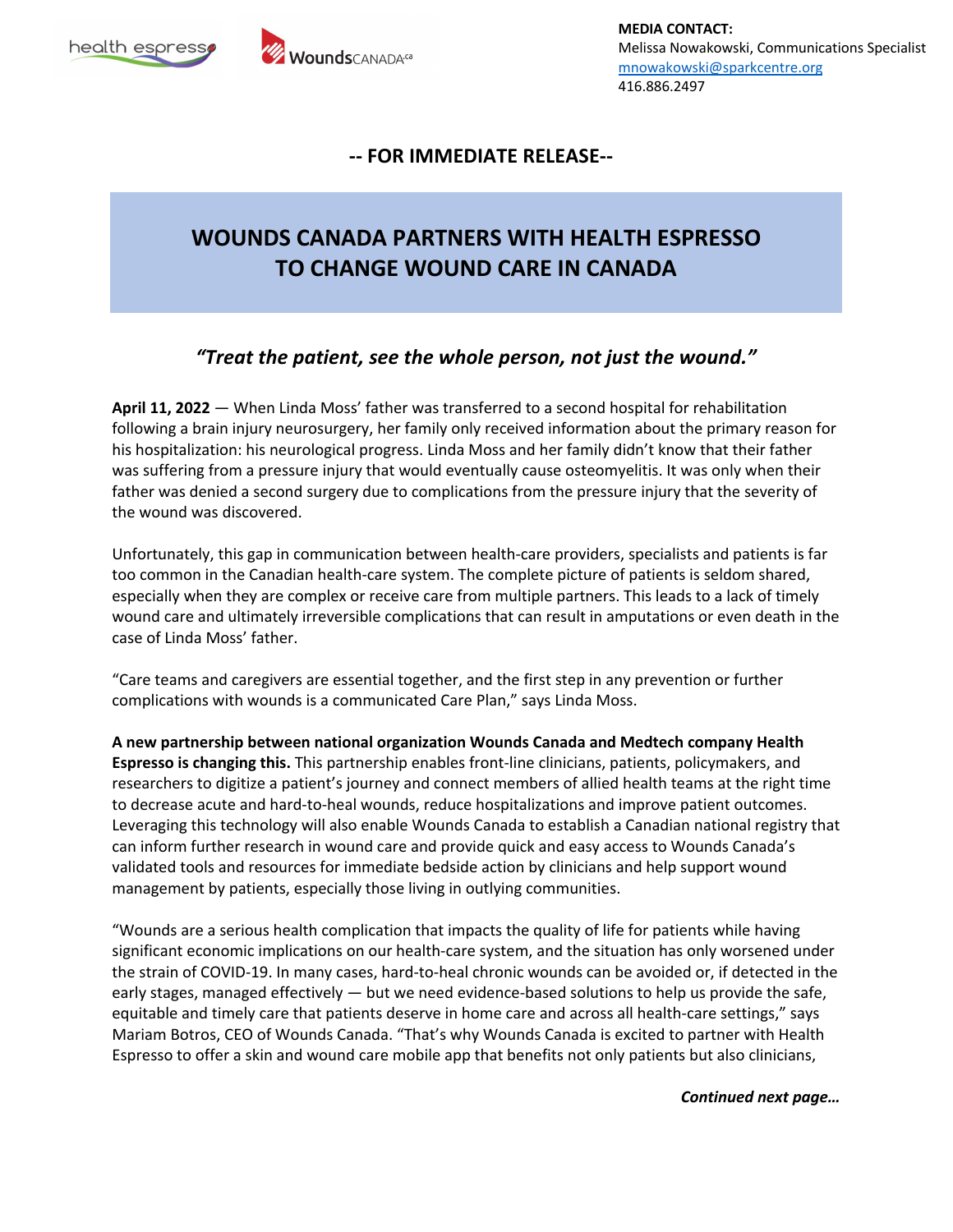



**MEDIA CONTACT:** Melissa Nowakowski, Communications Specialist mnowakowski@sparkcentre.org 416.886.2497

researchers and policymakers. With the launch of this digital solution, we'll be able to improve patient care, reduce hospitalizations and lower spending on wound care while also increasing the skills and knowledge of front-line clinicians and establishing a Canadian national registry to inform further research."

"As a registered nurse and private wound care consultant in rural southwestern Ontario, providing safe, timely, equitable access to interprofessional, evidence-informed care to people living with wounds can be challenging," adds Crystal McCallum, Director of Education with Wounds Canada. "The skin and wound care mobile app that Health Espresso is developing in collaboration with Wounds Canada will address these challenges and will prove to reduce the burden of wounds and enhance the experience and outcomes of people living with wounds while enabling better use of health-care resources."

Certified by the Ontario Telehealth Network (OTN) and powered by artificial intelligence, Health Espresso's easy-to-use mobile and web-based integrative digital solution offers a connected, collaborative approach to wound care. It provides a complete digital blueprint of a patient's overall health and history, real-time vitals data, recorded notes from hospital visits, administered medication and more for timely, well-informed decision making. Unlike many standalone solutions, Health Espresso's unique collaborative approach allows for a broader view of the patient's journey with access to patient records, high-quality wound imaging and analysis tools to track healing progression and understand why a wound may not be healing correctly. It also includes built-in messaging and video tools that enable physicians, wound specialists and patients — especially those in remote or Indigenous communities — to engage in live communication within a secure environment.

"Health Espresso's digital solution is aligned with the government's target of delivering better, more connected care and improving health equity for patients, especially those in remote communities," says Founder of Health Espresso Rick Menassa. "To optimize the healing of wounds, care needs to be timely, and a structured, collaborative approach to assessment, treatment, documentation and communication based on best practices is critical for providing patients with the best possible outcomes. We are pleased to partner with Wounds Canada to offer our technology and bring their best practices, resources and training to front-line practitioners at the point of care."

- 30 -

**MEDIA CONTACT:** Melissa Nowakowski, Communications Specialist Spark Centre mnowakowski@sparkcentre.org